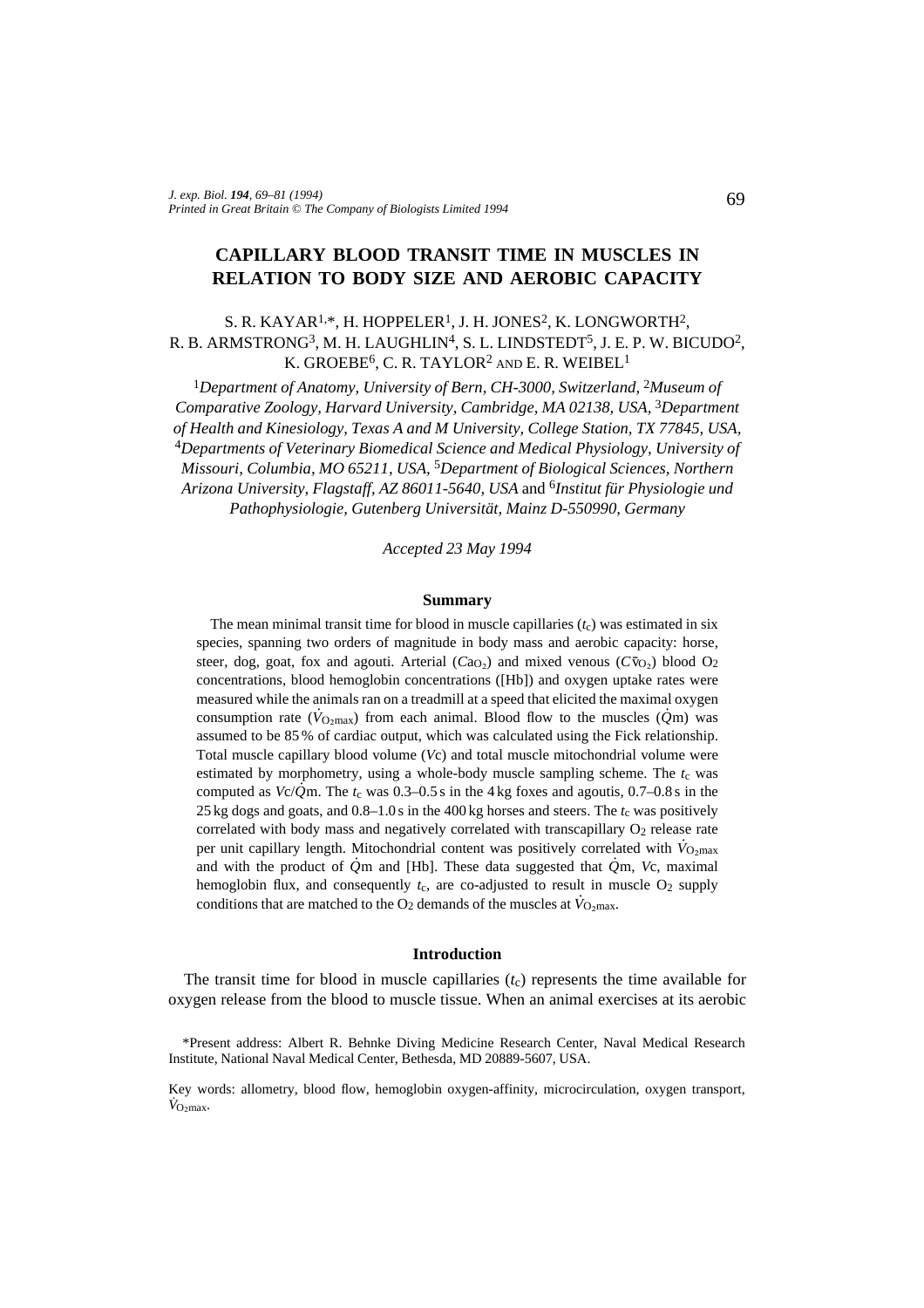## 70 S. R. KAYAR AND OTHERS

limit, muscle blood flow is maximized (Armstrong *et al.* 1987) and, consequently, *t*c is minimized. As a result, the partial pressure of oxygen in the capillaries is kept high throughout the capillary path, thus ensuring adequate  $O<sub>2</sub>$  release to muscle cells at the venous end of the capillaries. We calculated  $t_c$  in the muscles of exercising animals with different  $\dot{V}_{\text{O}_2\text{max}}$  to determine whether  $t_c$  and aerobic capacity are correlated. Capillary transit time is the product of two independent factors: capillary volume and blood flow rate. At maximal exercise levels, the entire capillary network is recruited, making its volume a fixed quantity that can be computed from capillary anatomy. Blood flow rate, in contrast, can be adjusted during exercise to an upper limit set by maximal heart rate, ventricular size and the maximal volume of blood ejected per cardiac cycle. Thus, testing the correlation between aerobic capacity and  $t_c$  also tests the correlations between aerobic capacity and a number of structural and physiological variables.

We previously estimated  $t_c$  in individual muscles of animals exercising at  $\dot{V}_{\text{O}_2\text{max}}$ (Kayar *et al.* 1992). Blood flow to selected muscles was estimated by injecting radioactive microspheres into running animals, and muscle capillarity and mitochondrial volume density were estimated by morphometric analysis of preserved samples of these muscles. The present study extends this work by allowing us to estimate  $t_c$  for the entire muscles. The present staty extents and work by anowing as to estimate it for the entire muscle mass of an animal. When an animal exercises at  $V_{\text{O}_2\text{max}}$ , nearly all of the  $O_2$  is consumed in the muscles (Mitchell and Blomqvist, 1971), making  $\dot{V}_{\text{O}_2\text{max}}$  approximately equal to the sum of the oxygen consumption rates of the individual muscles. At  $\dot{V}_{Q_2max}$ , nearly all of the cardiac output  $(\dot{Q})$  perfuses the muscles (Armstrong *et al.* 1987), making cardiac output approximately equal to the sum of the individual muscle blood flows  $(\dot{Q}$ m). Muscle mass-specific  $\dot{V}_{Q_2max}$  and muscle mass-specific  $\dot{Q}$ m are therefore mean values of all muscles, and can be obtained from intact animals. From random and repeated sampling of animal muscles over the entire body, we can use morphometric methods to obtain an estimate of the entire capillary and mitochondrial volume of all the muscles of that animal. Pairing whole-body muscle capillarity with  $\dot{V}_{Q_{2}max}$ ,  $\dot{Q}$  and wholebody muscle mitochondrial volume will thus allow us to compare  $t_c$  directly with the oxidative capacity of the muscles in intact animals exercising at their maximal aerobic level.

Since mass-specific  $\dot{V}_{\text{O}_2\text{max}}$  is strongly correlated with the size of the animal (Taylor *et al.* 1981), we included species ranging in mass from less than 5 kg to nearly 500 kg.  $W$ ass-specific  $V_{\text{O}_2\text{max}}$  can also vary considerably within a given size range (Weibel *et al.*) 1987); animal species of similar body mass, but greatly differing aerobic exercise capacities, were therefore also included.

### **Materials and methods**

The animals used in this study were the horse (*Equus caballus*, *N*=3), steer (*Bos taurus*, *N*=3), goat (*Capra hircus*, *N*=1), mixed-breed dog (*Canis familiaris*, *N*=2), fox (*Alopex lagopus*, *N*=3) and agouti (*Dasyprocta fuliginosa*, *N*=1). Oxygen consumption rate was measured with an open mask system while animals ran on a treadmill, as described in detail by Jones *et al.* (1989). The  $\dot{V}_{Q_2max}$  was defined as the  $O_2$  consumption rate at the speed at which further increases in speed elicited no further increase in oxygen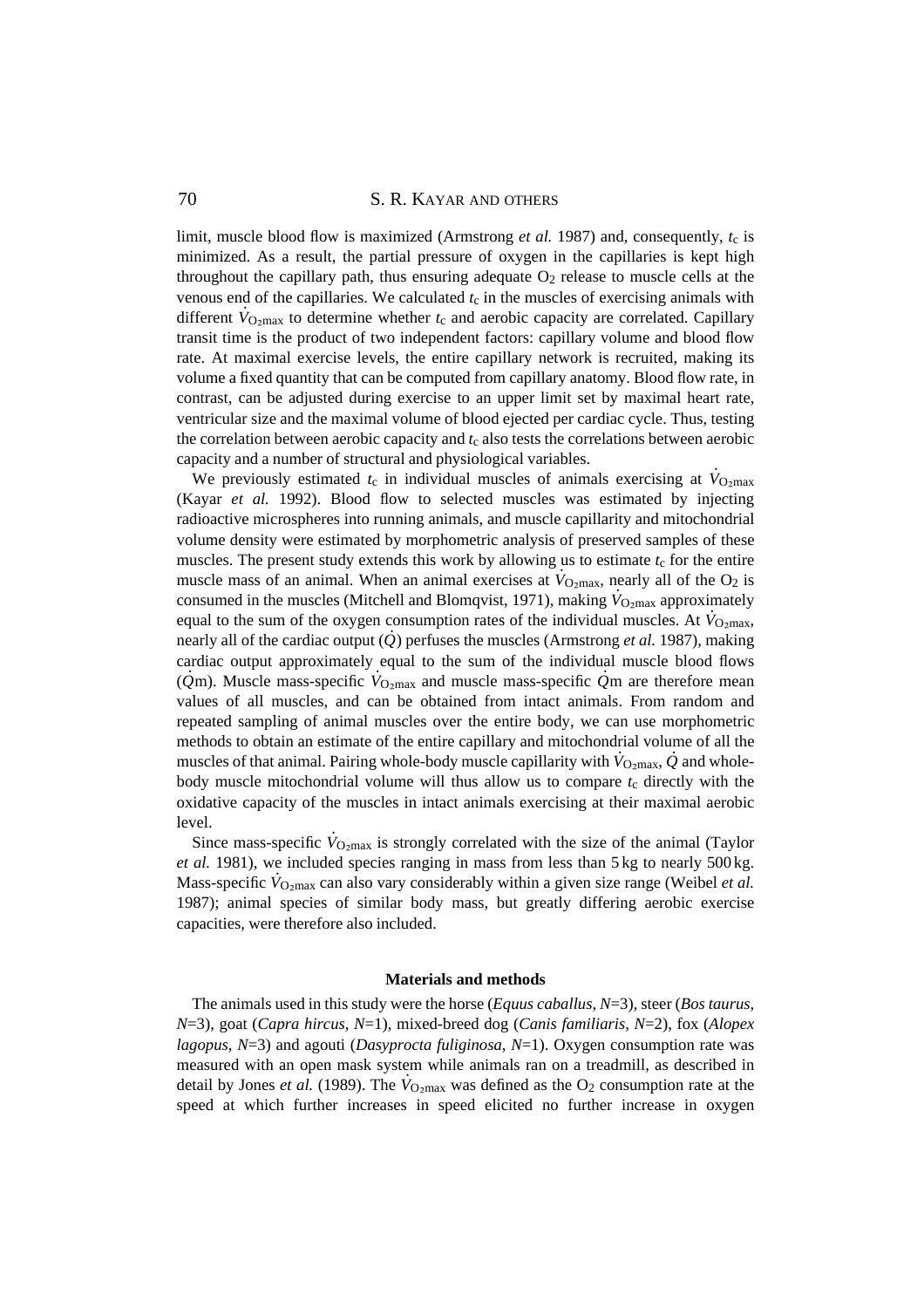consumption rate; at these higher speeds, the rate of accumulation of plasma lactate increased significantly. The  $\dot{V}_{\text{O}_2\text{max}}$  was used as an approximation of the aerobic capacity of the entire musculature of each animal.

For sampling blood from running animals, catheters were inserted into the carotid and pulmonary arteries as described by Jones *et al.* (1989). Oxygen concentrations in arterial and venous blood samples were measured using a method modified from Tucker (1967) by Karas *et al.* (1987). Blood hemoglobin concentrations were measured spectrophotometrically (Longworth *et al.* 1989).

 $\alpha$  cardiac output ( $\dot{Q}$ ) at  $\dot{V}_{Q_2}$  max was calculated from the Fick relationship:

$$
\dot{Q} = \dot{V}_{\text{O}_2 \text{max}} / (Ca_{\text{O}_2} - C_{\text{O}_2}). \tag{1}
$$

Blood flow to the entire body musculature ( $\dot{Q}$ m) at  $\dot{V}_{\rm O_2max}$  was assumed to be 85 % of the cardiac output (Armstrong *et al.* 1987).

The  $t_c$  (in seconds) of blood in muscle capillaries at  $\dot{V}_{\text{O}_2\text{max}}$  was calculated as:

$$
t_{\rm c} = V_{\rm C}/\dot{Q}_{\rm m},\tag{2}
$$

where *V*c is the total capillary internal volume of a muscle (ml), which is taken to be the total volume of capillary blood in a muscle, and  $\dot{Q}$ m is in ml s<sup>-1</sup>.

Sampling of muscles for morphometric analysis of capillarity and mitochondrial volume density followed the method of whole-body random sampling described in detail by Hoppeler *et al.* (1984). An animal was divided into general body regions (head, neck, upper and lower trunk, fore- and hindlimbs, pelvis), and 15 samples per animal were collected from randomly selected sites within these regions. The number of sites per body region was weighted for the relative muscle mass in that region, and the precise location of the sampling site within a region was assigned by a series of random numbers (Hoppeler *et al.* 1984).

Muscle total capillary volume was calculated as:

$$
Vc = N_A(c, f) \times c(K, 0) \times \pi \times (d/2)^2 \times M \times \delta^{-1},
$$
\n(3)

where  $N_A(c,f)$  is the number of capillaries per mm<sup>2</sup>;  $c(K,0)$  is a dimensionless factor for capillary tortuosity (i.e. the extra capillary length due to the deviation of capillaries from straight and unbranching tubes, and is millimeters capillary length per millimeter tissue length); *d* is capillary inner diameter (in mm); *M* is muscle mass (in g); and  $\delta$  is muscle density  $(1.06\times10^{-3}$  g mm<sup>-3</sup>; Mendez and Keys, 1960). Capillary density was estimated in muscle cross sections by standard counting procedures (Weibel, 1979). Since the muscle blocks were collected by the whole-body sampling procedure, this capillary density represents an average for all skeletal muscles within a species. A value for  $c(K,0)$  of 1.24 has been estimated from a number of muscles and mammalian species, with no indication that this value varies systematically with animal size or oxidative capacity of the muscles (Conley *et al.* 1987; Mathieu-Costello *et al.* 1989). The inner diameter of capillaries was estimated by morphometry (Conley *et al.* 1987; Kayar *et al.* 1992). For all the species in this study, capillary diameter has been estimated to be  $4.5 \times 10^{-3}$  mm, with no systematic differences found between muscle types or animal species (Kayar *et al.* 1992).

Muscle samples were preserved in a buffered glutaraldehyde solution (6.25% in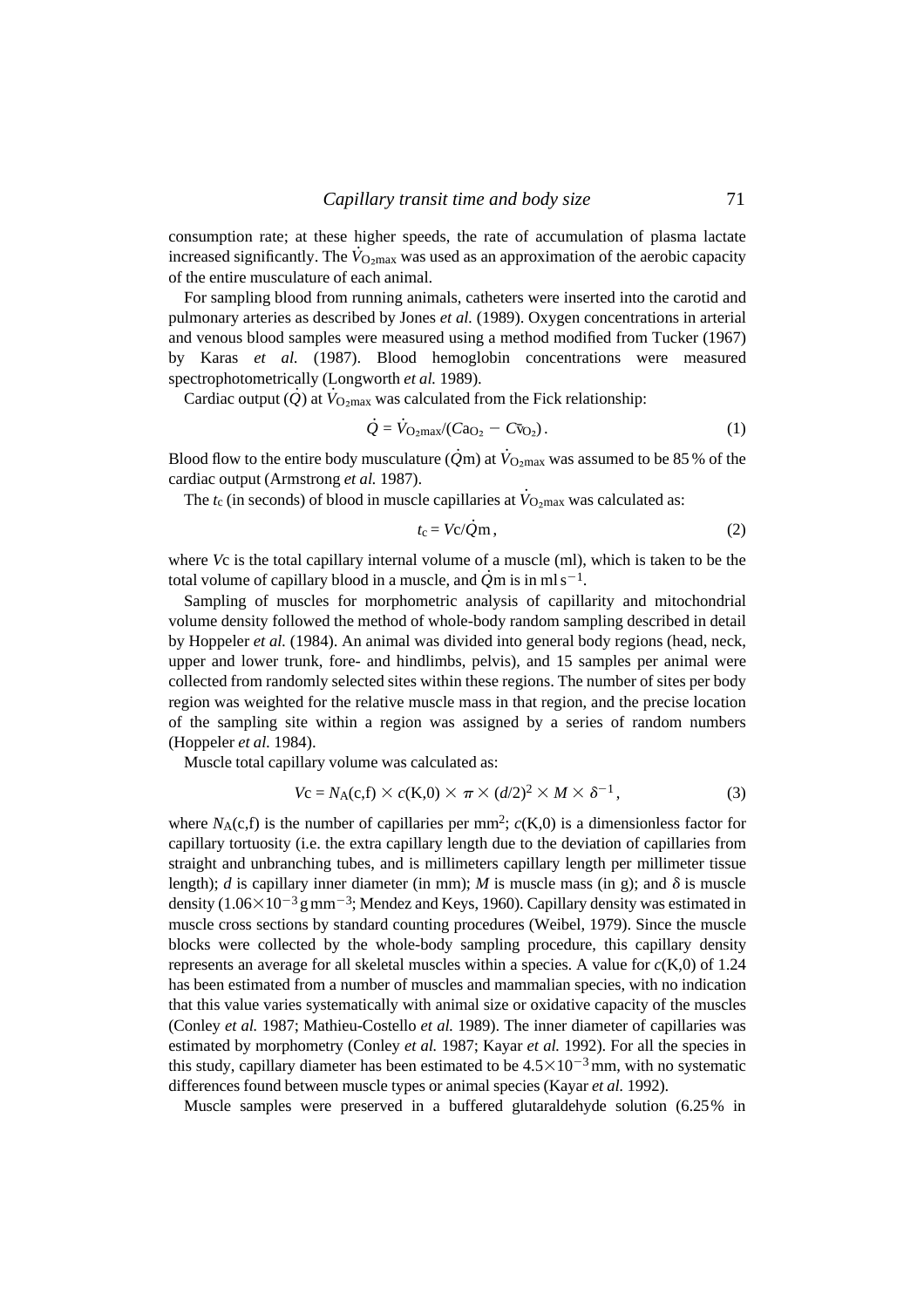## 72 S. R. KAYAR AND OTHERS

 $0.1 \text{ mol}^{-1}$  sodium cacodylate buffer adjusted to 430 mosmol  $1^{-1}$  with NaCl) for electron microscopy following standard techniques (Hoppeler *et al.* 1981). For analysis of the capillary density in the whole-body random muscle samples, 15 tissue blocks per animal were cut into ultrathin transverse sections and photographed using a Philips 300 electron microscope. Four randomly selected electron micrographs were analyzed per muscle block, at a magnification of  $1500\times$ , yielding an average sample of more than 1000 fibers and capillaries per animal. For analysis of the mitochondrial volume density (volume of mitochondria per unit volume of muscle fibers) of the muscle samples, the same transverse tissue sections were used. Ten randomly selected electron micrographs were analyzed per section, at a magnification of  $24000 \times$  using the techniques of Kayar *et al.* (1989).

### **Results**

Whole-body sampling of muscles indicated that, in each of the three size classes of animals studied, the active species (horse, dog, fox) had a greater muscle capillary density and mitochondrial volume density than the inactive species (steer, goat, agouti) (Table 1). Neither capillary density nor mitochondrial volume density was a direct function of body size (Table 1). These animals were not similarly constructed in terms of the relative proportions of muscle mass to body mass (Table 1).

In each size class, total capillary volume, muscle blood flow and  $\dot{V}_{\text{O}_2\text{max}}$  were greater in active species than in inactive species (Student's *t*-test, *P*<0.05, Table 2). Arterio-venous O2 extraction and [Hb] were higher in the horse and dog than in the steer and goat respectively, but lower in the fox than in the agouti  $(P<0.05$ , Table 2). The  $t_c$  ranged from a maximum of 1 s in the steer to a minimum of 0.28 s in the fox (Table 2).

Since the animals in this study did not have similar proportions of muscle mass relative

|                         | Body mass<br>(kg) | Muscle mass<br>(kg) | Muscle mass<br>(% body mass) | $N_A(c,f)$<br>$(mm^{-2})$ | $V_V$ (mt,f)<br>(% ) |
|-------------------------|-------------------|---------------------|------------------------------|---------------------------|----------------------|
| Horse<br>$(N=3)$        | $447 + 36$        | $191 + 16$          | $42.7 \pm 0.2$               | $926 \pm 36$              | $7.46 \pm 0.5$       |
| <b>Steer</b><br>$(N=3)$ | $474+12$          | $165 \pm 3.0$       | $34.8 \pm 0.9$               | $727 + 6$                 | $3.56 \pm 0.3$       |
| $\log$<br>$(N=2)$       | $26.0+0.5$        | $11.3 + 0.26$       | $43.6 + 0.1$                 | $1140+140$                | $8.10 \pm 0.8$       |
| Goat<br>$(N=1)$         | 25.3              | 8.15                | 32.2                         | 631                       | 3.80                 |
| <b>Fox</b><br>$(N = 3)$ | $4.40 \pm 0.19$   | $1.65+0.10$         | $37.4 \pm 0.8$               | $826 + 41$                | $12.4 + 0.6$         |
| Agouti<br>$(N=1)$       | 3.24              | 1.31                | 40.7                         | 581                       | 5.62                 |

Table 1*. Body mass, whole-body muscle mass, mean capillary density and mitochondrial volume density of muscles from the animals used in this study*

Data were obtained from a whole-body random sampling scheme.

 $N_A(c,f)$ , mean capillary density;  $V_V(mt,f)$ , mitochondrial volume density.

Values are means  $\pm$  1 s.E.M.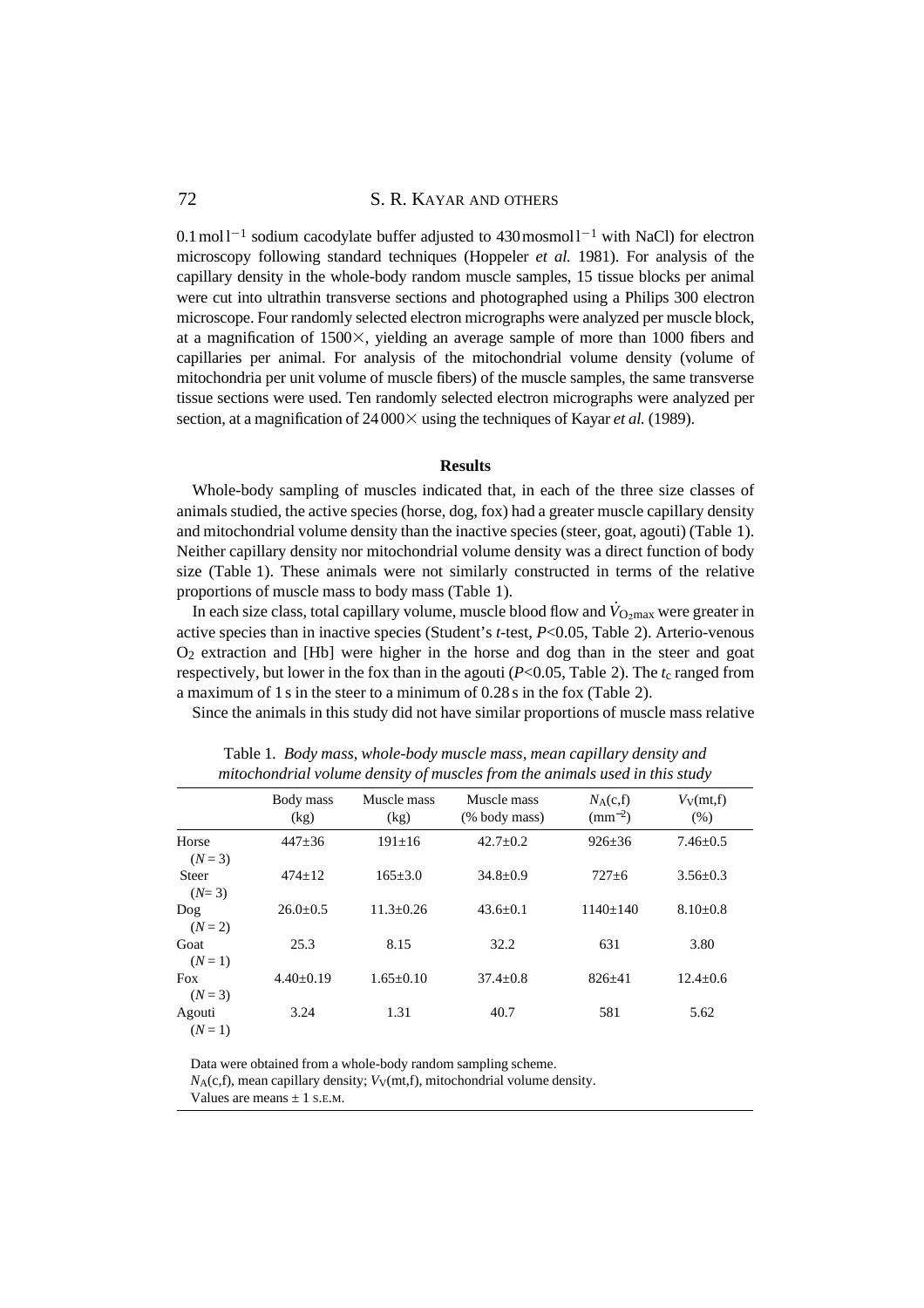Table 2. *Blood hemoglobin concentration, total skeletal muscle capillary volume, arterio-venous blood O2 extraction, whole-body maximal O2 consumption rate, total muscle blood flow and mean capillary transit time in mammals exercising at their aerobic maxima*

|                         | [Hb]<br>$(g \text{ ml}^{-1})$ | Vc<br>(ml)     | $CaO2 - C\bar{v}O$<br>$(ml O2 ml-1)$ | $V_{\text{O} \text{-} \text{max}}$<br>$(m1 O2 s-1)$ | O <sub>m</sub><br>$(mls^{-1})$ | $t_c$<br>(s)    |
|-------------------------|-------------------------------|----------------|--------------------------------------|-----------------------------------------------------|--------------------------------|-----------------|
| Horse<br>$(N=3)$        | $0.197 + 0.0081$              | $3280 + 230$   | $0.219 + 0.014$                      | $1010+51$ <sup>1</sup>                              | $3930+263$                     | $0.84 \pm 0.08$ |
| <b>Steer</b><br>$(N=3)$ | $0.139 + 0.004$               | $2230 \pm 37$  | $0.155+0.001$                        | $406+17$ <sup>1</sup>                               | $2230+79$                      | $1.00 \pm 0.02$ |
| $\log$<br>$(N=2)$       | $0.188 \pm 0.002^2$           | $240+35$       | $0.161 + 0.006^2$                    | $59.0+0.4$                                          | $312+1.9$                      | $0.77 \pm 0.11$ |
| Goat<br>$(N=1)$         | $0.107 + 0.002^2$             | 95.7           | $0.103 + 0.003^2$                    | 17.3                                                | 143                            | 0.67            |
| <b>Fox</b><br>$(N=3)$   | $0.153 + 0.0023$              | $25.3 \pm 2.7$ | $0.150 + 0.008^{3}$                  | $15.9 \pm 1.6$                                      | $90.6 \pm 9.9$                 | $0.28 \pm 0.03$ |
| Agouti<br>$(N=1)$       | 0.172                         | 14.2           | 0.185                                | 6.07                                                | 27.8                           | 0.51            |

1Jones *et al.* (1989); 2Karas *et al.* (1987); 3Longworth *et al.* (1989).

[Hb], hemoglobin concentration; *Vc*, volume of capillaries; *Ca*<sub>2</sub>, arterial blood oxygen concentration;  $C$ ⊽<sub>O2</sub>, venous blood oxygen concentration;  $\dot{V}_{O_2$ max, maximal oxygen consumption rate;  $\dot{Q}$ m, total muscle blood flow; *t*<sub>c</sub>, mean capillary transit time.

Values are means  $\pm$  1 s.E.M.



Fig. 1. Muscle mass-specific maximal oxygen consumption rate of animals exercising at their aerobic maxima *versus* mean volume density of mitochondria from a whole-body random sampling of muscles. In this and all other figures, values are means  $\pm$  s.E.M., values of *N* are given in Table 1.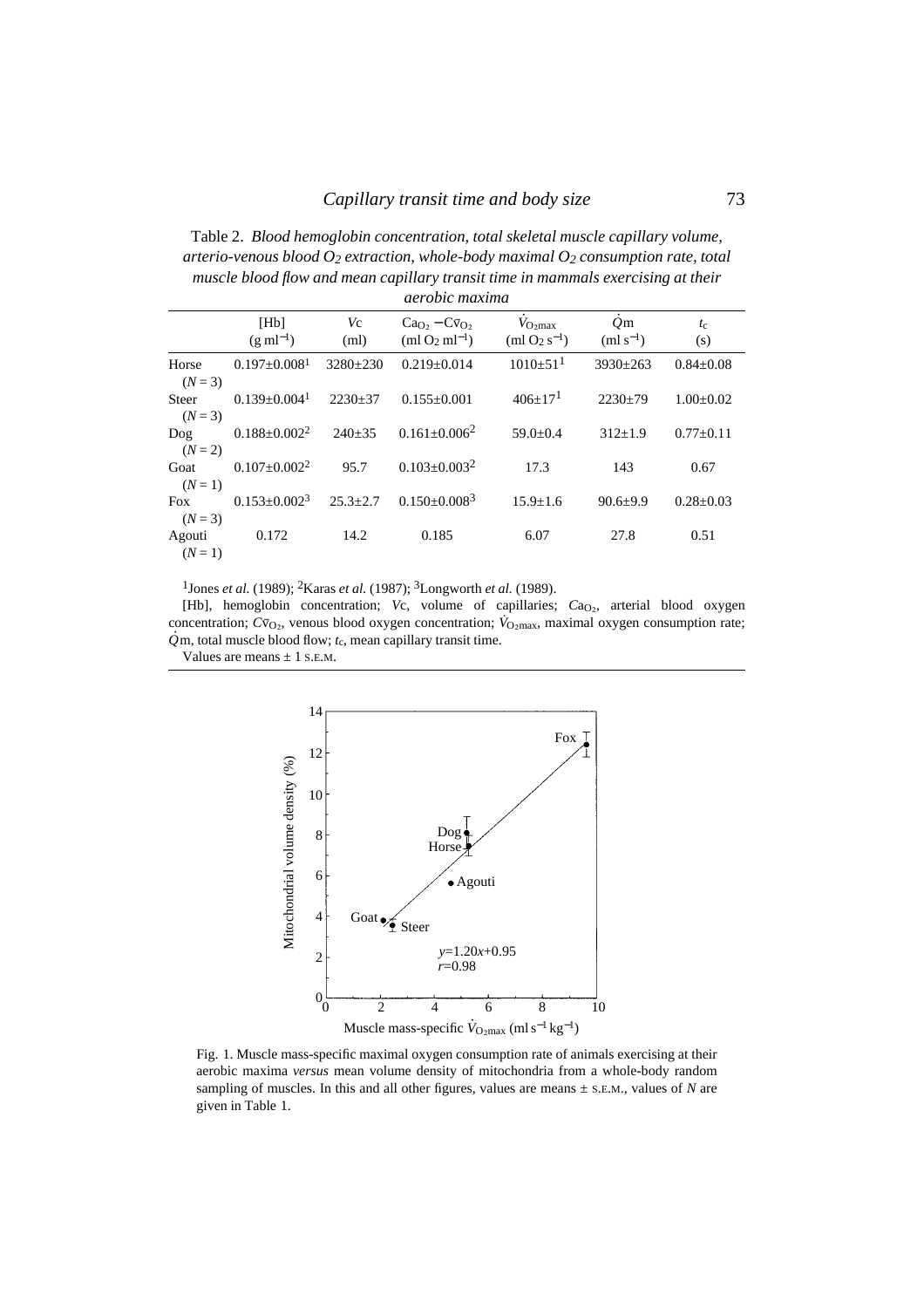

Fig. 2. Muscle mass-specific maximal oxygen consumption rate *versus* muscle mass-specific blood flow in muscles of animals exercising at their aerobic maxima.

to body mass, the various variables for oxidative capacity, blood flow and capillary volume were calculated per unit muscle mass. The muscle mass-specific  $\dot{V}_{Q2max}$  of the various animal species was significantly positively correlated with the mitochondrial volume density of the muscles (Fig. 1; *r*=0.98, *P*<0.01) and with total muscle blood flow ( $\dot{Q}$ m) (Fig. 2; *r*=0.94, *P*<0.05). There was a significant negative correlation between *t*<sub>c</sub> and muscle mass-specific blood flow (Fig. 3;  $r=-0.81$ ,  $P=0.05$ ), and a negative



Fig. 3. Muscle mass-specific blood flow *versus* mean minimal transit time (*t*c) for blood in muscle capillaries of animals exercising at their aerobic maxima.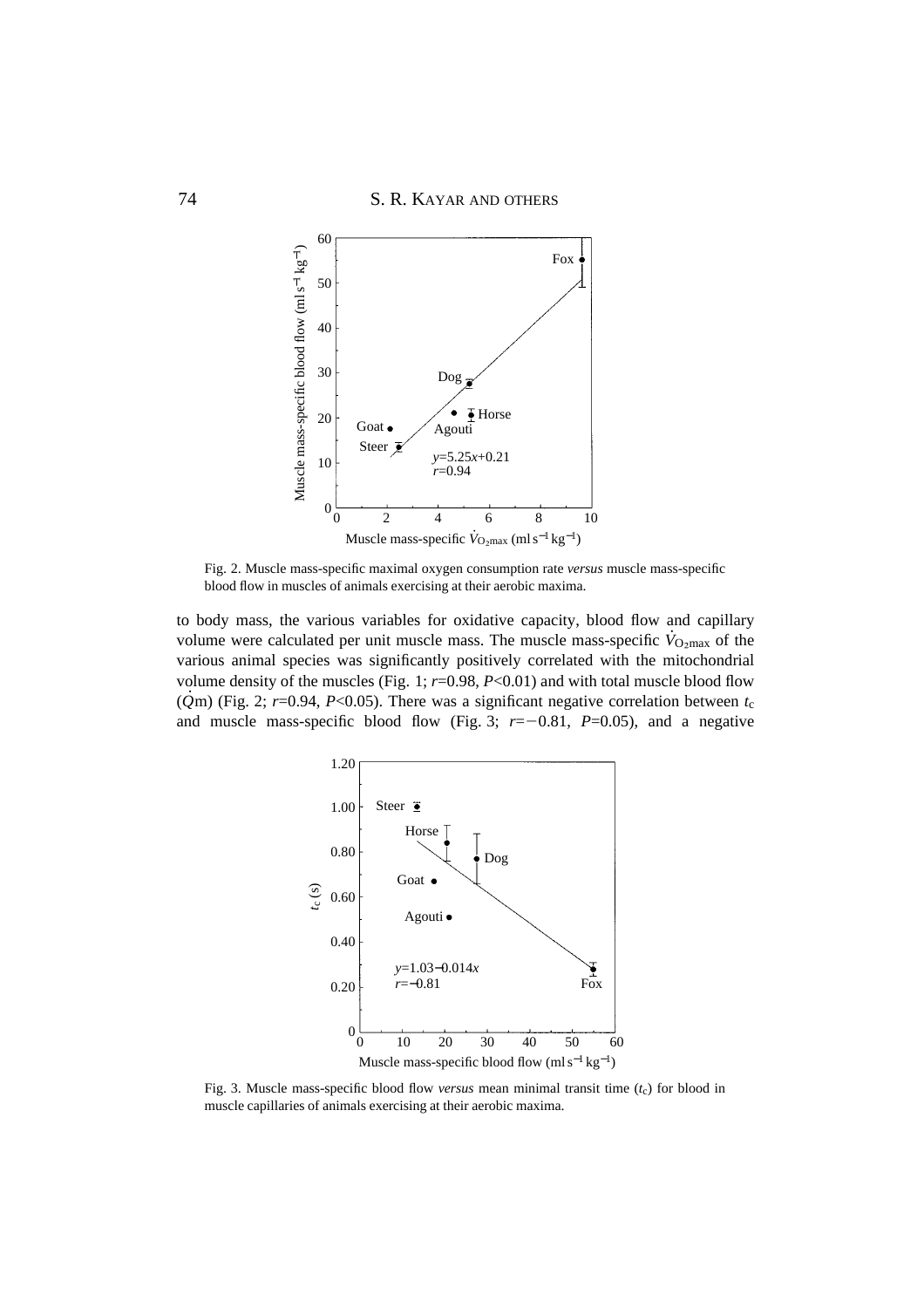correlation between  $t_c$  and muscle mass-specific  $\dot{V}_{\text{O}_2\text{max}}(\dot{V}_{\text{O}_2\text{max}}/M\text{m})$  that was not statistically significant ( $t_c$ =1.02–0.069 $\dot{V}_{Q_2max}/Mm$ ; *r*=-0.73; *P*=0.10).

#### **Discussion**

The advantage of using this method to estimate  $t_c$  is that, by using a combination of physiological data obtained from exercising animals and morphometric data obtained later for the size of the capillary bed, we could estimate  $t_c$  in animals known to be exercising at their aerobic maxima. Isolated muscle preparations may not succeed in reaching true *V*<sub>O<sub>2</sub>max</sub> conditions of either blood flow or oxygen extraction (Honig *et al.*) 1980; Hudlicka *et al.* 1982). By estimating bulk blood flow and net oxygen extraction through the entire capillary bed, we eliminated the considerable problems of calculating mean capillary length (Sarelius, 1986) and estimating a flow-weighted mean blood transit time from the 'sojourn times' of individual erythrocytes (Duling and Damon, 1987). By using the whole-body random sampling approach, we also eliminated the bias inherent in selecting individual muscles for analysis (Kayar *et al.* 1992). In this whole-body approach, it is unimportant that all of the muscles, or all of the capillaries in any one muscle, are not participating equally or maximally, since it is an average value per animal that is sought. The  $\dot{V}_{Q<sub>2</sub>max}$  and  $\dot{Q}$ m values used here represent approximations of the sum of the oxygen consumption rates and blood flows of all of the muscles. Thus, muscle  $\frac{1}{2}$  mass-specific  $\dot{V}_{Q_{2}max}$  and muscle mass-specific  $\dot{Q}$  m are average values for the muscles, ignoring the variance between muscles. The whole-body random-sampled capillarity and mitochondrial volume densities represent, likewise, an average value for all of the muscles in an animal and ignore any variance between the muscles.

The main disadvantage to our methodology is that it requires a number of assumptions, which impose some limitations. (1) We assumed that, under conditions of maximal oxygen uptake, all capillaries in all muscles are being perfused. This is an overestimation of an unknown magnitude. However, the majority of muscles in running quadrupeds receive blood flows substantially elevated over resting levels (Armstrong *et al.* 1987) and, in activated muscles, 95–99 % of all capillaries contain moving erythrocytes (Damon and Duling, 1985). (2) We assumed that all oxygen release from the blood is in the capillaries. It has been demonstrated (Duling and Berne, 1970) that, under resting blood flow conditions, small arterioles leak a substantial amount of oxygen from the precapillary circulation. However, with the elevated blood flows during exercise, the precapillary loss of oxygen is thought to be slight (Roth and Wade, 1986). (3) We computed a capillary blood flow that represents the average flow of whole blood, not the flow of erythrocytes. These two flow rates are not identical; there is a complex relationship between plasma velocity, erythrocyte velocity, capillary and erythrocyte dimensions, and blood viscosity. Erythrocyte velocity may exceed whole-blood mean velocity by up to a factor of 2 in theory, but probably more realistically by a factor of approximately 1.25 for vessels  $4.5 \mu m$  in diameter (Chien *et al.* 1984). (4) We assumed that, at maximal oxygen uptake, all oxygen consumption is occurring in the skeletal muscles, which is likely to be an overestimation. The oxygen consumption of the muscles is thought to be approximately 90% of whole-body oxygen consumption at  $\dot{V}_{\text{O}_2\text{max}}$  (Mitchell and Blomqvist, 1971).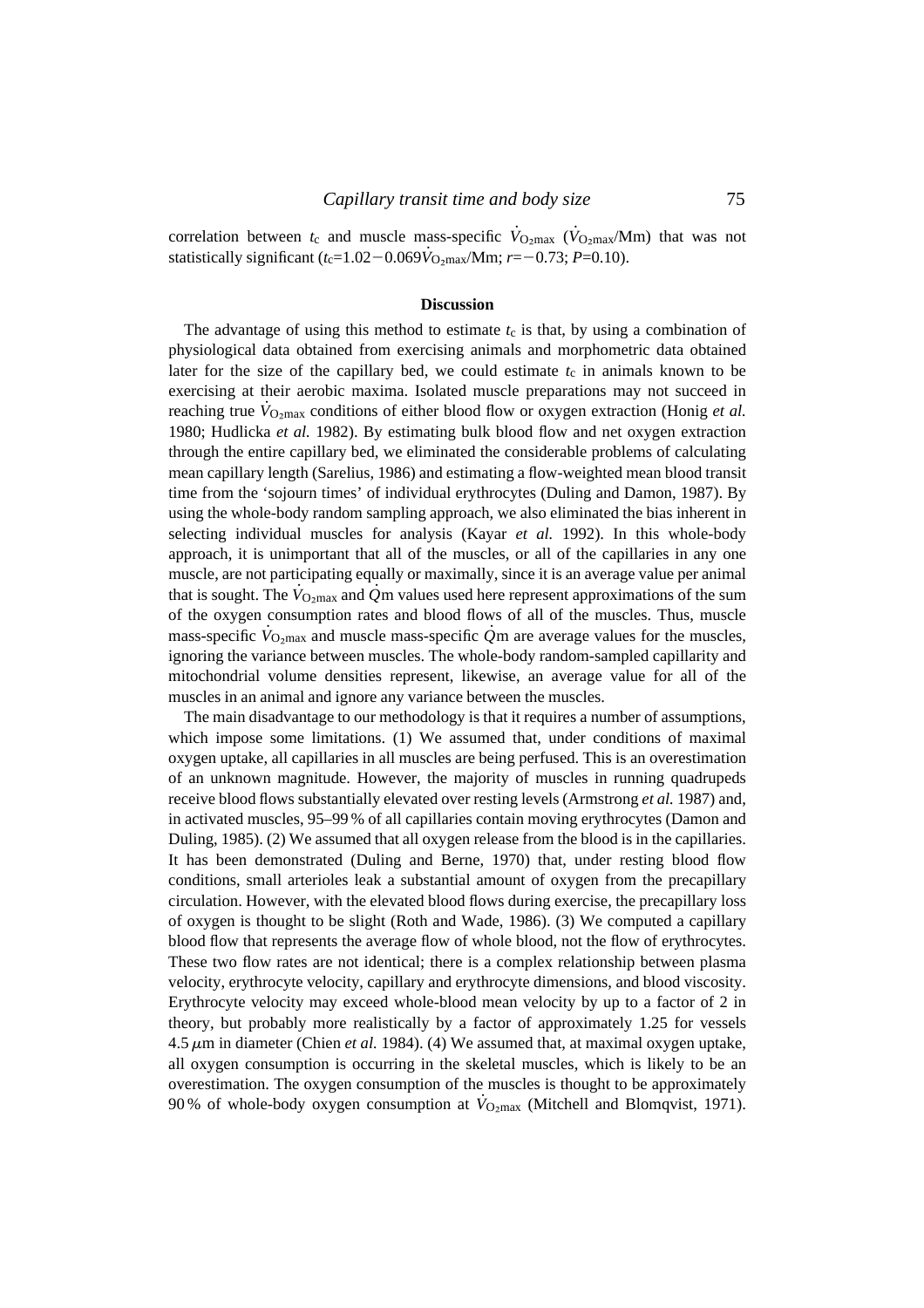Table 3. *Partial pressure of O2 in arterial and mixed venous blood, percentage saturation of arterial and mixed venous blood and computed mean O2 consumption rate of mitochondria in muscles of mammals exercising at their aerobic maxima*

|                         | Pa <sub>O</sub><br>(mmHg) | $P\bar{v}_O$<br>(mmHg)    | Sao <sub>2</sub><br>(% ) | $S\bar{v}_{O}$<br>(% )     | Mitochondrial $V_{\text{O,max}}$<br>(ml $O_2$ min <sup>-1</sup> ml <sup>-1</sup> ) |
|-------------------------|---------------------------|---------------------------|--------------------------|----------------------------|------------------------------------------------------------------------------------|
| Horse<br>$(N = 3)$      | $87.2 + 0.71$             | $15.8 + 1.8$ <sup>1</sup> | $93.7 + 1.01$            | $15.7 + 2.21$              | $4.53 + 0.45^2$                                                                    |
| <b>Steer</b><br>$(N=3)$ | $99.0 + 5.01$             | $18.9 + 1.01$             | $92.0+1.51$              | $8.0 \pm 0.8$ <sup>1</sup> | $4.40 \pm 0.44^2$                                                                  |
| Dog<br>$(N = 3)$        | $101+1.73$                | $26.7 + 1.2^3$            | $92.6 + 1.14$            | $28.6 + 2.8$               | $4.12 \pm 0.36$                                                                    |
| Goat<br>$(N=3)$         | $123 + 2.8^3$             | $34.4 + 1.4^3$            | $95.0 + 2.14$            | $23.0 + 2.1$               | 3.55                                                                               |
| Fox<br>$(N=3)$          | $120+4.35$                | $37.4 + 2.5^5$            | $92.6 + 2.6^5$           | $20.4 + 4.2^5$             | $4.94 \pm 0.50$                                                                    |
| Agouti<br>$(N=1)$       | 111.8                     | 29.9                      | 94.1                     | 18.7                       | 5.21                                                                               |

1Jones *et al.* (1989); 2Kayar *et al.* (1989); 3Karas *et al.* (1987); 4Taylor *et al.* (1987); 5Longworth *et al.* (1989).

Pa<sub>O2</sub>, partial pressure of oxygen in arterial blood; *P*v<sub>O2</sub>, partial pressure of oxygen in mixed venous blood; *S*aO<sub>2</sub>, percentage saturation of oxygen in arterial blood; *S*v<sub>O2</sub>, percentage saturation of oxygen in mixed venous blood; *V*<sub>O2max</sub>, maximal oxygen consumption rate.

Values are means  $\pm$  1 s.E.M.

(5) We assumed that, at maximal oxygen uptake, 85 % of the cardiac output goes to the muscles in all species. This estimation was based on blood flow studies in running pigs  $(87\% \text{ of } \hat{Q})$ ; Armstrong *et al.* 1987) and running dogs  $(85\% \text{ of } \hat{Q})$  in untrained and 91 % of  $\dot{Q}$  in trained animals; Musch *et al.* 1987). (6) Our analysis estimates only a mean transit  $\dot{Q}$ time and cannot estimate between-muscle, within-muscle or between-capillary flow heterogeneity. It has been demonstrated that this capillary flow heterogeneity is at least as important to oxygen delivery as mean capillary flow (Popel, 1982). (7) We made several assumptions regarding capillary geometry. These have been discussed in detail elsewhere and are not expected to have introduced systematic bias (Kayar *et al.* 1992).

It is clear that, for an analysis of the oxidative capacity of the muscles, the variable of choice is muscle mass-specific  $\dot{V}_{\text{O}_2\text{max}}$ , rather than the more commonly used body massspecific  $\dot{V}_{\text{O}_2\text{max}}$ . The animals we selected did not have similar proportions of muscle mass; the more athletic species are generally more muscular (Table 1; S. L. Lindstedt and H. Hoppeler, unpublished observations). The body mass-specific  $\dot{V}_{\text{O}_2 \text{max}}$  is therefore biased because differing amounts of body mass may be contributing to the  $\dot{V}_{O_2}$  of an exercising animal. The relative oxidative capacity of an animal is directly related to its relative muscle composition. Body mass-specific  $\dot{V}_{\text{O}_2\text{max}}$  was not significantly correlated with  $t_c$  for the whole-body muscle estimates of this study ( $P > 0.10$ ) or for single-muscle what  $i_c$  for the whole body massive estimates or ans study  $(20.10)$  of for single massive estimates in a previous study (Kayar *et al.* 1992). Muscle mass-specific  $\dot{V}_{\text{O}_2\text{max}}$  increased in direct proportion to the mitochondrial volume density (Fig. 1). This necessarily means that, at  $\dot{V}_{\text{O}_2\text{max}}$ , the volume of  $O_2$  consumed per unit volume of mitochondria is constant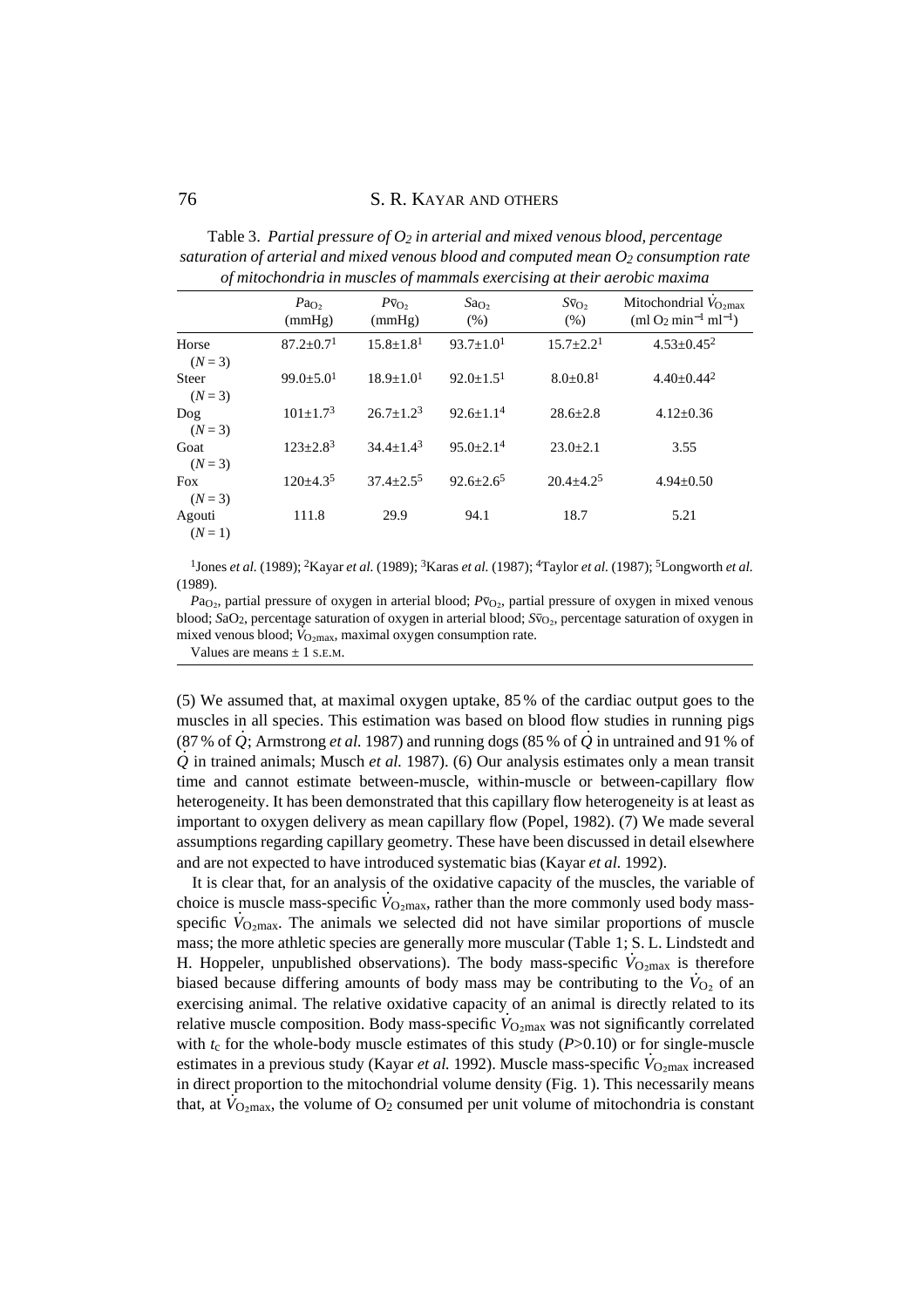for all these species (Table 3). We computed the  $\dot{V}_{\text{O}_2\text{max}}$  of the mitochondria by dividing the muscle mass-specific  $\dot{V}_{Q_2max}$  by the volume density of muscle mitochondria and correcting for muscle density. In all quadrupedal mammals studied to date, mitochondrial  $\dot{V}_{\text{O}_2\text{max}}$  has been estimated to be in the range  $3-5$  ml  $\text{O}_2$  min<sup>-1</sup> ml<sup>-1</sup> mitochondria (Hoppeler *et al.* 1984; Conley *et al.* 1987). Muscle mass-specific  $\dot{V}_{Q_2max}$  also increased in direct proportion to the muscle mass-specific total blood flow (Fig. 2). This also necessarily means that, at  $\dot{V}_{\text{O}_2\text{max}}$ , the volume of  $O_2$  consumed per unit volume of blood is constant for all the species we studied; a value we compute to be  $0.19 \text{ ml} \cdot 0.2 \text{ ml}^{-1}$  blood  $(1/5.25 \text{ ml O}_2 \text{ ml}^{-1} \text{ blood}; \text{Fig. 2}).$ 

The mitochondrial content of the muscles was also highly positively correlated with the maximal flow rate of hemoglobin, which we computed from the product of muscle massspecific  $\dot{Q}$ m and hemoglobin concentration (Fig. 4). This suggests that, at  $\dot{V}_{Q_2max}$ , there is a close match between our tissue-level index of oxidative capacity and the maximal potential supply rate of  $O_2$  in the capillary blood. This further supports the relationships illustrated in Figs 1 and 2.

The  $t_c$  was negatively correlated with muscle mass-specific  $\dot{Q}$ m (Fig. 3). In any animal, capillary transit time must become shorter with increasing blood flow because blood flow increases continuously with exercise intensity up to  $\dot{V}_{\text{O}_2\text{max}}$ , while capillary recruitment causes *V*c to reach maximal anatomical limits at some lower exercise intensity. This negative correlation between  $t_c$  and muscle mass-specific  $\dot{Q}$ m also exists between these animal species at  $V_{\text{O}_2\text{max}}$ , given the close correlations between oxidative capacity, blood flow and hemoglobin flux among species at  $\dot{V}_{\text{O2max}}$  (Figs 2 and 4). Thus, it is probably incorrect to suggest that short transit times limit the time available for  $O<sub>2</sub>$  release, thereby medicate to suggest that short transfer times him the time available for  $\sigma_2$  release, thereby making  $t_c$  a limiting factor to  $V_{\text{O}_2\text{max}}$ . Such a limitation was proposed by Saltin *et al.* (1986), on the basis of studies of human exercise. Instead, we found that  $t_c$  depends on a



Fig. 4. Mean mitochondrial volume density *versus* muscle mass-specific hemoglobin flux in muscle capillaries of animals exercising at their aerobic maxima.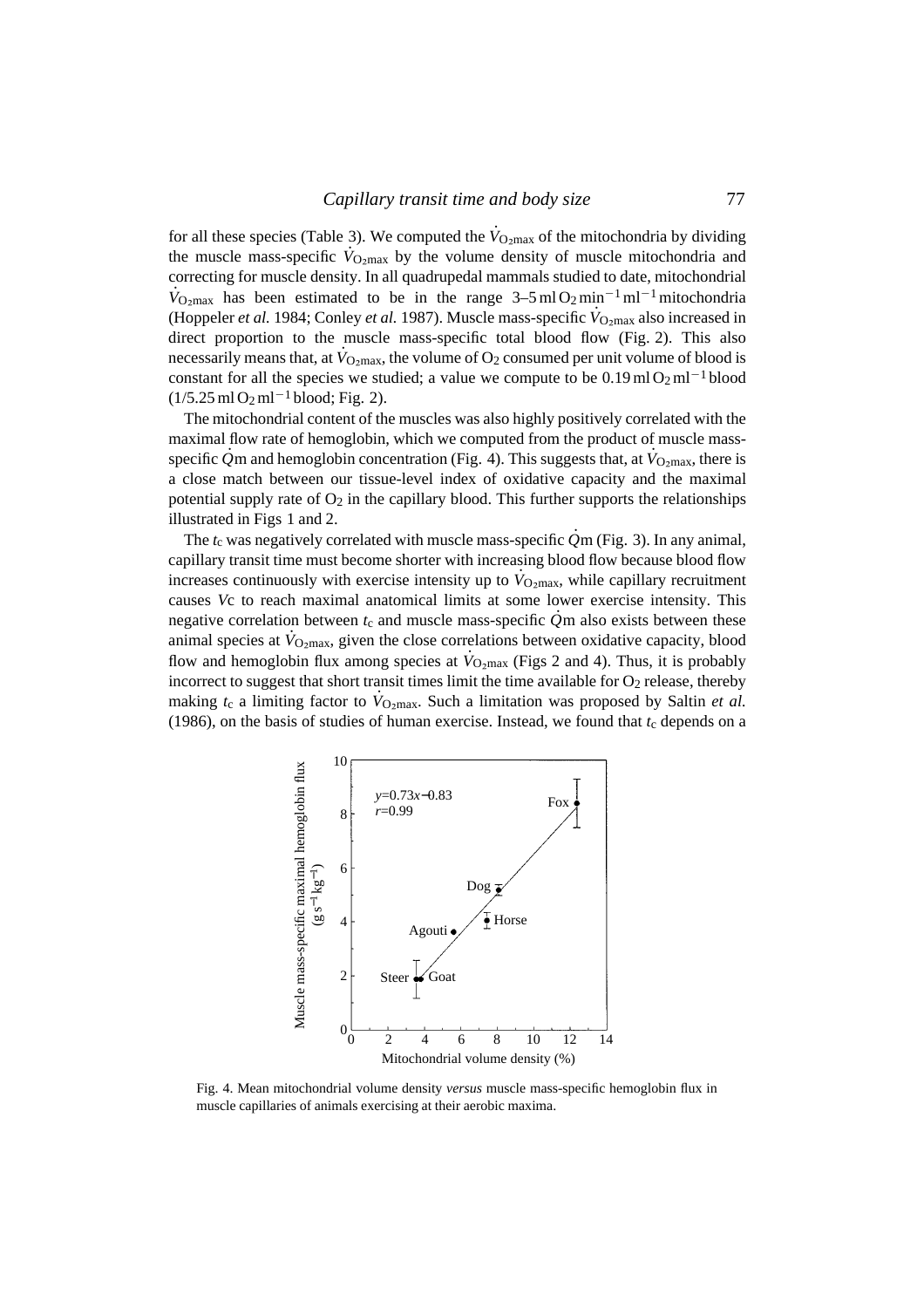

Fig. 5. Transcapillary O2 flux per unit capillary length *versus* mean minimal transit time (*t*c) for blood in muscle capillaries in animals exercising at their aerobic maxima.

number of covariant physiological and anatomical factors that are all matched to maximal oxidative capacity. Short  $t_c$  will indeed limit the time available for  $O_2$  release, but is also a necessary condition for enhancing O2 unloading. The *t*c must become shorter with increasing oxidative capacity to satisfy all of the conditions of blood flow, blood volume and oxygen flux. To illustrate this point, we examined the relationship between  $t_c$  and transcapillary O2 flux per unit capillary length, which we computed from muscle massspecific  $\dot{V}_{\text{O}_2\text{max}}$  divided by capillary density and capillary tortuosity, and corrected for muscle density; we obtained a significant negative correlation (Fig. 5; *r*=0.87, *P*<0.05). This suggests that  $\dot{V}_{\text{O}_2\text{max}}$  is perfusion-limited in these animals, but does not preclude the



Fig. 6. Body mass *versus* mean minimal transit time for blood in muscle capillaries ( $t_c$ ) in animals exercising at their aerobic maxima.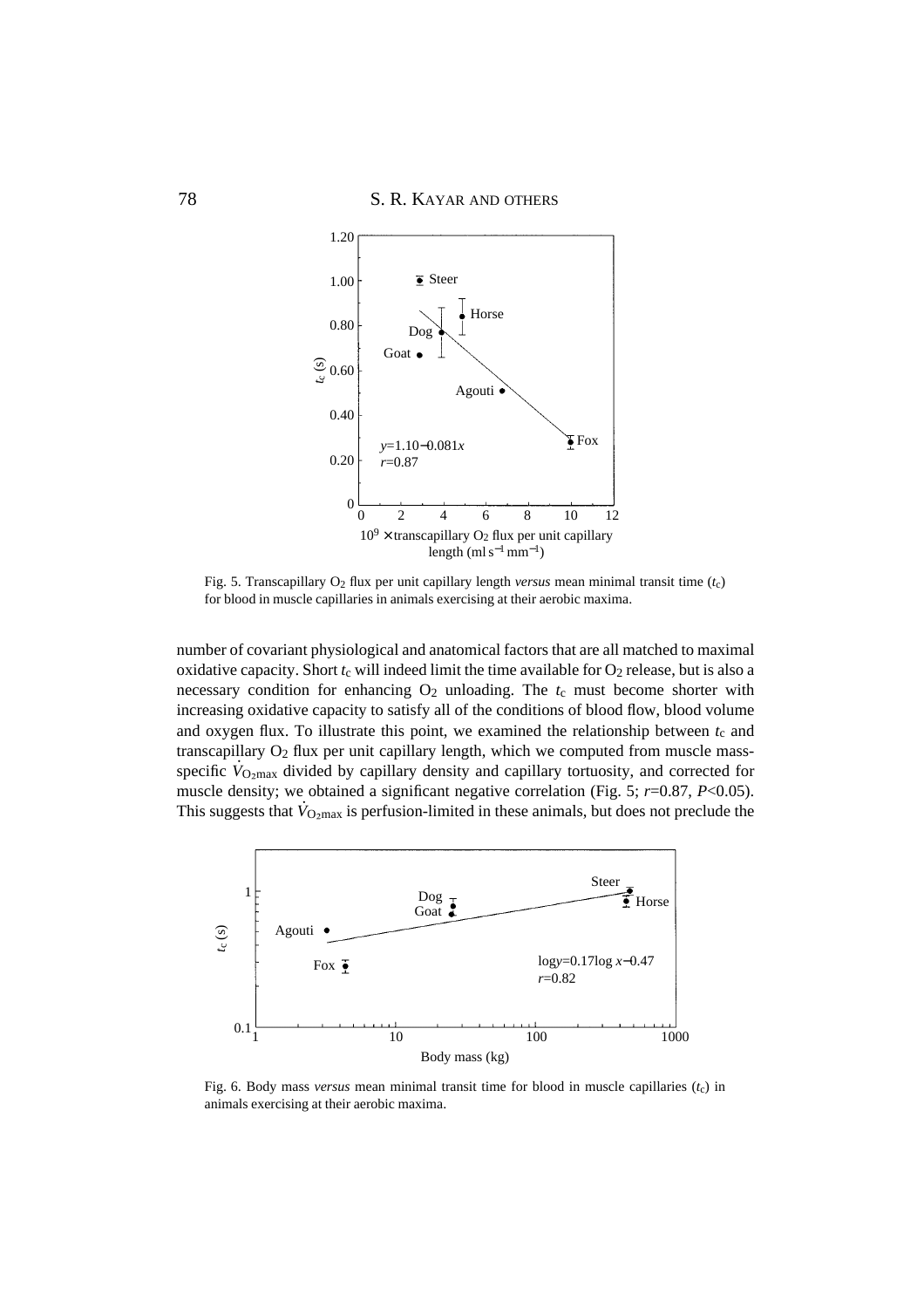possibility that there is also a simultaneous diffusion-limitation of a similar magnitude in these tissues.

The  $t_c$  was significantly positively correlated with body mass (Fig. 6;  $r=0.82$ ,  $P=0.05$ ). We had intentionally selected species of sufficient diversity to ensure that muscle massspecific  $\dot{V}_{\text{O}_2\text{max}}$  was not correlated with body size. Thus, we propose that the correlations between *t*c, body mass and muscle oxidative capacity reflect two separate phenomena: (1) a higher oxidative capacity necessitates a greater blood flow which, in turn, shortens  $t_c$ ; (2) smaller animals have a systematically shorter  $t_c$  than larger animals for some reason unrelated to oxidative capacity. We propose that the correlation of  $t_c$  with body size is related to the systematic decrease in the affinity of hemoglobin for  $O<sub>2</sub>$  in smaller mammals (Schmidt-Nielsen and Larimer, 1958).

The blood gas data from these species support these suggestions (Table 3). The arteriovenous O2 partial pressure differences are similar in all species. In all three size classes, a higher oxygen release rate to muscles is accounted for by differences in arterial blood O<sub>2</sub> concentration and/or blood flow but not by differences in arterio-venous  $O_2$  partial pressures or greater venous  $O_2$  extractions (Conley *et al.* 1987). The smaller animals have slightly higher values of  $P_{A_0}$  and  $P_{V_0}$  for similar  $S_{A_0}$  and  $S_{V_0}$  values in the larger animals (Table 3). These observations suggest that the hemoglobin  $O<sub>2</sub>$ -affinity is systematically lower in the smaller species. Longworth *et al.* (1989) made a detailed model of  $t_c$  in the lungs of foxes; they concluded that a high mixed venous oxygen tension (but similar  $O_2$  saturation) suggested a hemoglobin with a particularly low oxygen affinity in this species. In a study of a greater number of mammalian species, Schmidt-Nielsen and Larimer (1958) reported that smaller animals have slightly higher  $P_{50}$  values than larger animals. This is apparently a function of the concentration of 2,3-diphosphoglycerate (DPG) in their erythrocytes and the sensitivity of their hemoglobin to DPG (Nakashima *et al.* 1985). Lower-affinity hemoglobin would favor  $O_2$  unloading in the tissues of smaller animals, and this may account for the shorter  $t_c$  at the same  $O_2$  release rate per unit volume of blood in smaller animals. We note that the slope of the regression in Fig. 6 is opposite in sign and near in value to the slope of the regression presented by Schmidt-Nielsen and Larimer (1958) for *P*50 *versus* body mass.

|              | Lung $t_c(s)$     | Muscle $t_c$ /lung $t_c$ |  |
|--------------|-------------------|--------------------------|--|
| Horse        | 0.40 <sup>1</sup> | 2.10                     |  |
| <b>Steer</b> | 0.49 <sup>1</sup> | 2.04                     |  |
| Human        | $0.4^2$           | $1.75*$                  |  |
| Dog          | 0.29 <sup>3</sup> | 2.66                     |  |
| Goat         | 0.47 <sup>3</sup> | 1.43                     |  |
| Fox          | 0.13 <sup>4</sup> | 2.15                     |  |

Table 4. *Mean transit time for blood in capillaries of lungs and the ratio of* t*c in muscle to* t*c in lung in mammals exercising at their aerobic maxima*

1Constantinopol *et al.* (1989); 2Mochizuki *et al.* (1987); 3Karas *et al.* (1987); 4Longworth *et al.* (1989).

\*Muscle *t*<sup>c</sup> estimated for a 70 kg human from Fig. 6 as 0.7 s.

*t*c, mean capillary transit time.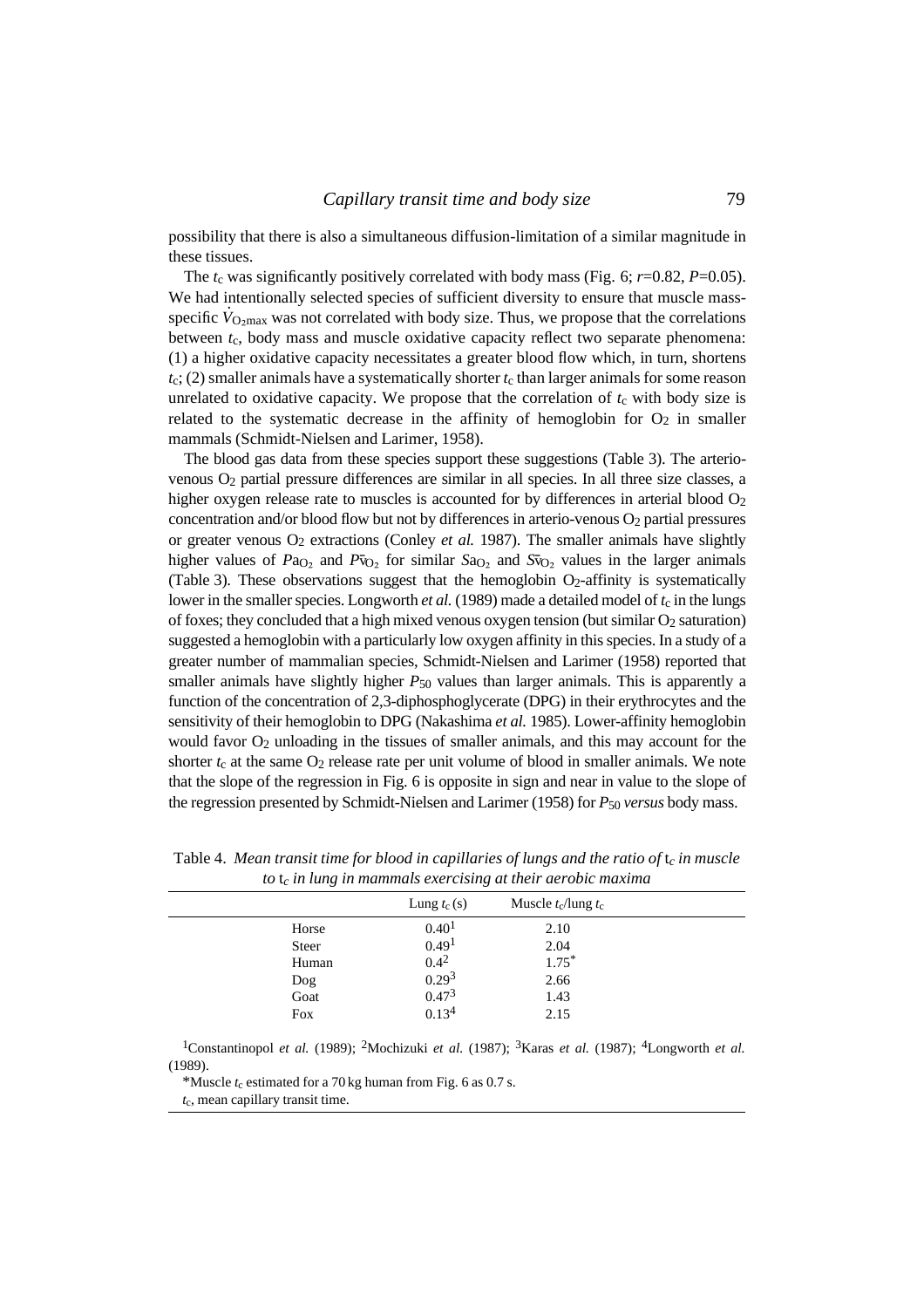80 **S. R. KAYAR AND OTHERS** 

We can predict  $t_c$  for an animal species two orders of magnitude smaller in body size than the fox and agouti. For a 17 g woodmouse,  $\dot{V}_{Q_2 \text{max}}$  is 0.0744 ml s<sup>-1</sup> (Hoppeler *et al.*) 1984) and total capillary volume of the muscles is 0.110 ml (Hoppeler *et al.* 1984; S. R. Kayar, unpublished data). Assuming a blood oxygen extraction of  $0.15 \text{ ml} \Omega_2 \text{ ml}^{-1}$  blood (Table 2), we obtain a  $t_c$  of 0.26 s. This is in reasonable agreement with the value of 0.17 s which can be obtained by extrapolation from Fig. 6 for a 17 g animal.

The  $t_c$  for blood in the lungs at  $\dot{V}_{\text{O}_2\text{max}}$  has been estimated for some of the same animals for which we estimated the  $t_c$  in muscles (Table 4; also included for comparison is an estimate of  $t_c$  for the human lung (Mochizuki *et al.* 1987) and  $t_c$  for the muscles of a 70 kg human that was estimated from the regression in Fig.  $6$ ). The  $t_c$  in muscle is consistently longer than lung  $t_c$  by a factor of approximately 2 (Table 4). We speculate that this difference in the potential time available for loading O2 into the blood in the lungs *versus* unloading  $O_2$  from the blood into the muscles is related to the resistance to oxygen diffusion imposed by the muscle tissue.

We conclude that transit time for capillary blood in the muscles of animals exercising at their aerobic maxima is significantly positively correlated with body size, but decreases with increasing transcapillary  $O_2$  flux. Muscle blood flow and hemoglobin flux are positively correlated with muscle oxidative capacity. These observations support the hypothesis that muscle blood flow, hemoglobin flux and capillary blood volume all scale in proportion to  $\dot{V}_{\text{O}_2 \text{max}}$  and that, as a consequence of these interrelationships,  $t_c$  is negatively correlated with oxidative capacity.

This work was supported by grants from the Swiss National Science Foundation (3.036.84) and US National Science Foundation (PCM-83-17800). We are particularly grateful to Dr K. Conley, Dr R. Karas and Dr A. Lindholm for their assistance and advice and to H. Claassen, F. Doffey, E. Uhlmann and S. Voegtli for their technical expertise.

#### **References**

- ARMSTRONG, R. B., DELP, M. D., GOLJAN, E. F. AND LAUGHLIN, M. H. (1987). Distribution of blood flow in muscles of miniature swine during exercise. *J. appl. Physiol*. **62**, 1285–1298.
- CHIEN, S., USAMI, S. AND SKALAK, R. (1984). Blood flow in small tubes. In *Handbook of Physiology*, section 2, volume 4, chapter 6 (ed. E. M. Renkin and C. C. Michel), pp. 217–249. Bethesda, MD: American Physiological Society.
- CONLEY, K. E., KAYAR, S. R., ROESLER, K., HOPPELER, H., WEIBEL, E. R. AND TAYLOR, C. R. (1987). Adaptive variation in the mammalian respiratory system in relation to energetic demand. IV. Capillaries and their relationship to oxidative capacity. *Respir. Physiol*. **69**, 47–64.
- CONSTANTINOPOL, M., JONES, J. H., WEIBEL, E. R., TAYLOR, C. R., LINDHOLM, A. AND KARAS, R. H. (1989). Oxygen transport during exercise in large mammals. II. Oxygen uptake by the pulmonary gas exchanger. *J. appl. Physiol*. **67**, 871–878.
- DAMON, D. H. AND DULING, B. R. (1985). Evidence that capillary perfusion heterogeneity is not controlled in striated muscle. *Am. J. Physiol*. **249**, H386–H392.
- DULING, B. R. AND BERNE, R. M. (1970). Longitudinal gradients in periarteriolar oxygen tension. *Circulation Res*. **27**, 669–678.
- DULING, B. R. AND DAMON, D. H. (1987). An examination of the measurement of flow heterogeneity in striated muscle. *Circulation Res*. **60**, 1–13.
- HONIG, C. R., ODOROFF, C. L. AND FRIERSON, J. L. (1980). Capillary recruitment in exercise: rate, extent, uniformity and relation to blood flow. *Am. J. Physiol*. **238**, H31–H42.
- HOPPELER, H., LINDSTEDT, S. L., UHLMANN, E., NIESEL, A., CRUZ-ORIVE, L. M. AND WEIBEL, E. R. (1984). Oxygen consumption and the composition of skeletal muscle tissue after training and inactivation in the European woodmouse (*Apodemus sylvaticus*). *J. comp. Physiol.* B **155**, 51–61.